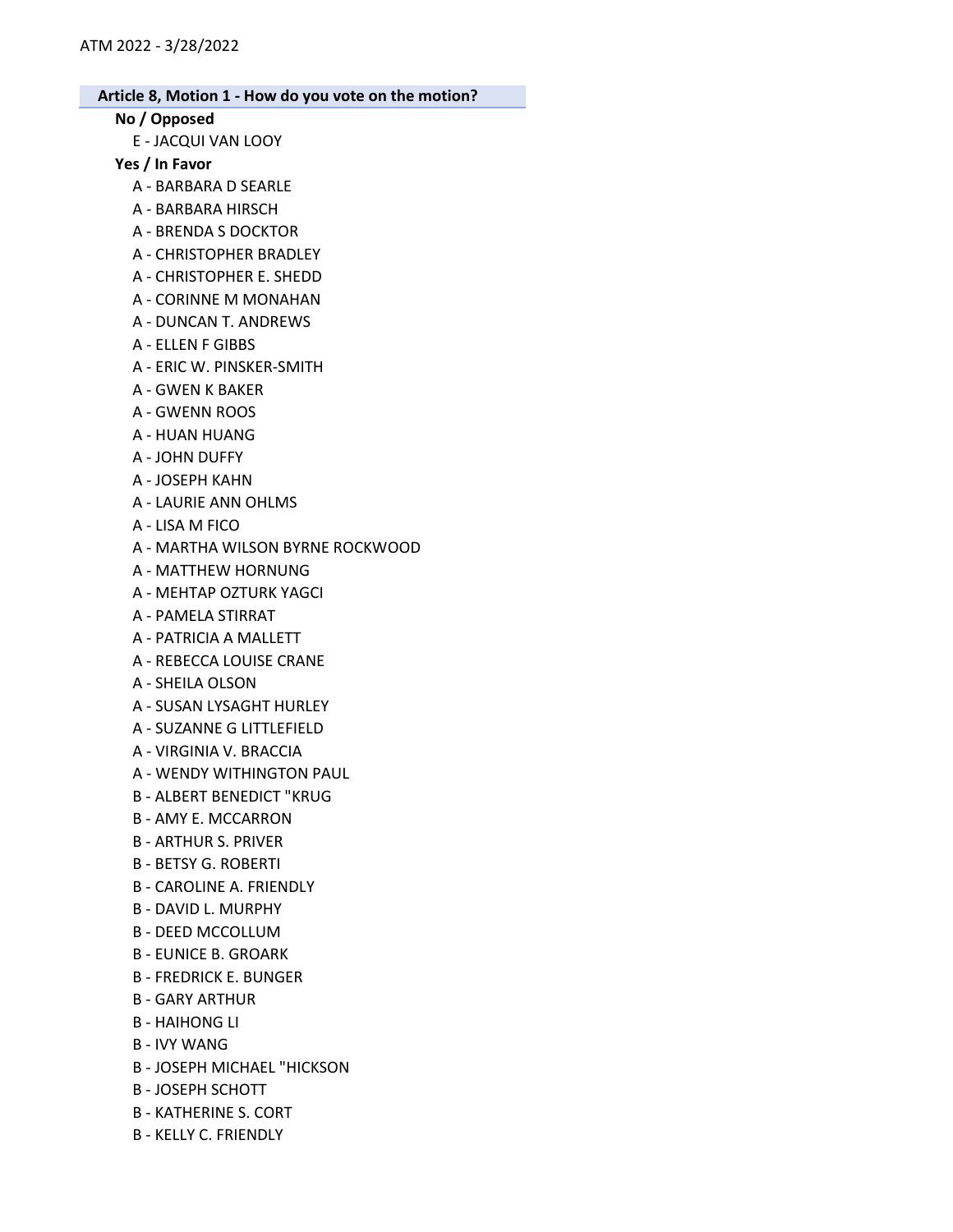B - LINDA H. CHOW B - MARY EATON CROWN B - MELISSA A. MARTIN B - MIDDLETON ANSLEY "MARTIN B - NORA TRACY PHILLIPS B - PAUL THOMAS DELANEY B - PETRO LISOWSKY B - ROBERTA MORGENSTERN B - S. PETER W. JONES B - SCOTT K. BENDER B - SKYE JACOBS C - AMY SB GOTTSCHALK C - ANDREA N. WARD C - ANN M. HOWLEY C - ANN WELKE RAPPAPORT C - CHRISTINE S. MIZZI C - ELIZABETH LASHWAY C - HOLLY M. GRACE C - HYUN SOOK RYU SONG C - KATE MCGEOUGH C - KATHY Y. EGAN C - LEANNE J. LEIBMAN C - LINDA OLIVER GRAPE C - LOIS C. SULLIVAN C - LUCIENNE V. RONCO C - LUCY ROONEY KAPPLES C - MARCIA TESTA SIMONSON C - MARTIN JAY "MCHALE C - MORRIS RUSTY KELLOGG C - PAMELA POSEY C - ROYALL H. SWITZLER C - SARA H. RAVERET C - SARAH H. PEDERSEN C - SHANI M. DEFINA C - SHARON L. GRAY C - STEVEN D. FESSLER C - SUSAN K. MAGGIONI C - THOMAS H. ULFELDER C - WENDY HARRIS GARBER D - ANN-MARA S. LANZA D - CAROL ALMEDA-MORROW D - CHRISTINE A. KEHOE D - CRAIG EDWARD MACK D - DEREK B. REDGATE D - DIANE E. HALL D - ELIZABETH H. SHLALA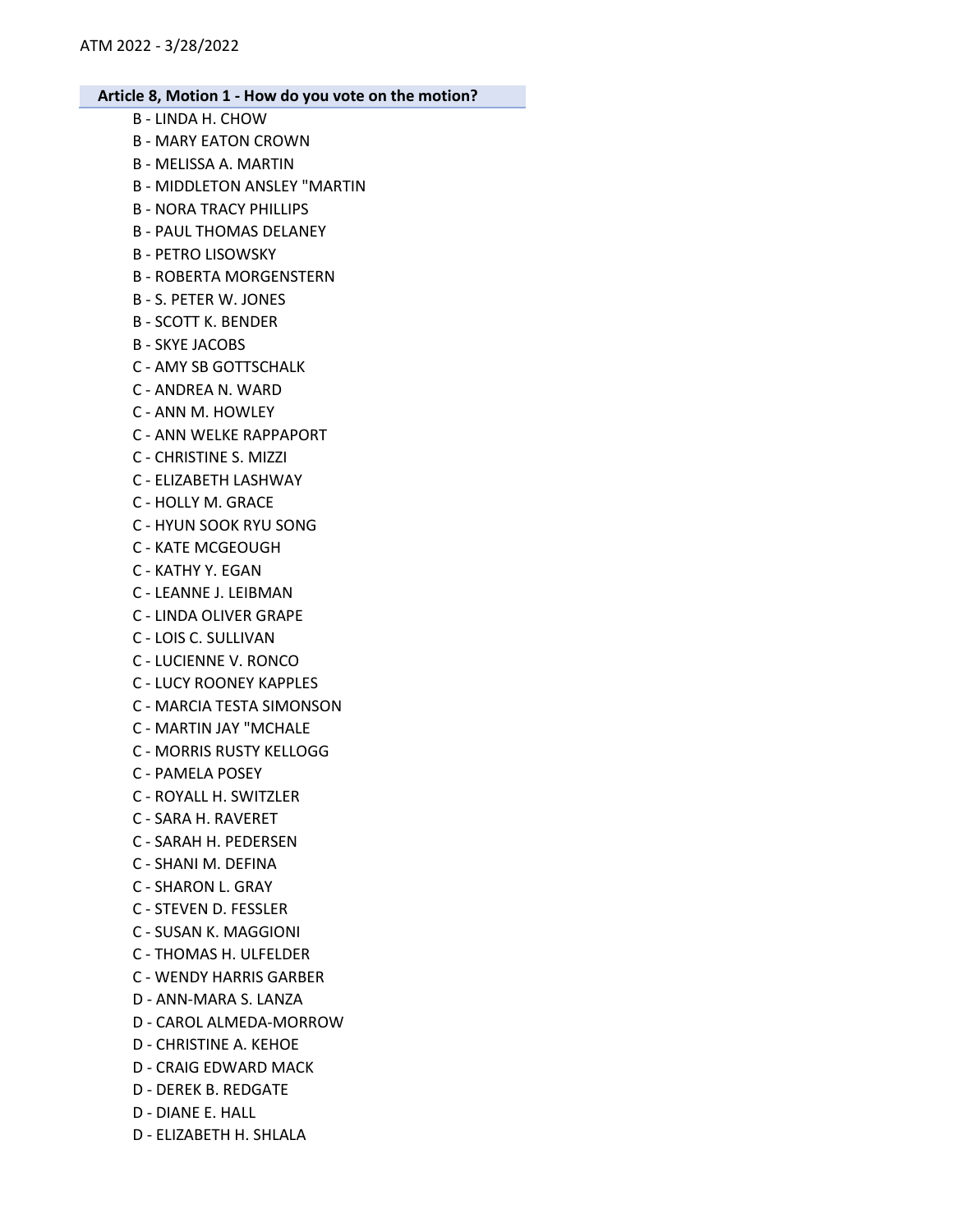- D ELIZABETH SULLIVAN WOODS
- D ELLIOT GODFREY SWAN
- D ETHAN I. DAVIS
- D GAIL FRANCES SULLIVAN
- D IAN COHEN
- D ILLANA S. NISSENBAUM
- D JOHN D. LANZA
- D JOHN SCHULER
- D LAURA ROBERT-FRAGASSO
- D LAURA SCHOTSKY OLTON
- D LINA EVE VITA MUSAYEV
- D LORI A. FERRANTE
- D MARGIE PALLADINO
- D MARK B. BENJAMIN
- D MASON R. SMITH
- D MAURA MURPHY
- D QUENTIN S. PRIDEAUX
- D RICHARD D. "HILL
- D SANDRA SABA JOSEPH
- D STEPHEN G. MURPHY
- D W. ARTHUR "GARRITY
- E CAREN PARKER
- E DENNIS DISCHINO
- E JARED W. PARKER
- E JESSICA BETH GRAHAM
- E JOHN FREDERICK ERHARD
- E KATHERINE K. MACDONALD
- E KATHERINE L. "BABSON
- E KEVIN J. MACDONALD
- E LAURENCE D. SHIND
- E LISE M. OLNEY
- E MARLA L. ROBINSON
- E MARY GARD
- E NANCY L. GOODEN WESTENBERG
- E NEAL R. GOINS
- E ODESSA MB SANCHEZ
- E PAUL A. CRAMER
- E RAINA C. MCMANUS
- E RANI ELWY
- E REGINA C. LAROCQUE
- E RUSSELL THOMAS GENTRY
- E SYLVIA T. HAHN-GRIFFITHS
- E THOMAS J. MACDONALD
- E TIMOTHY W. FULHAM
- E WENDY A. HAERING-ENGELS
- E WENDY S. BECK VON PECCOZ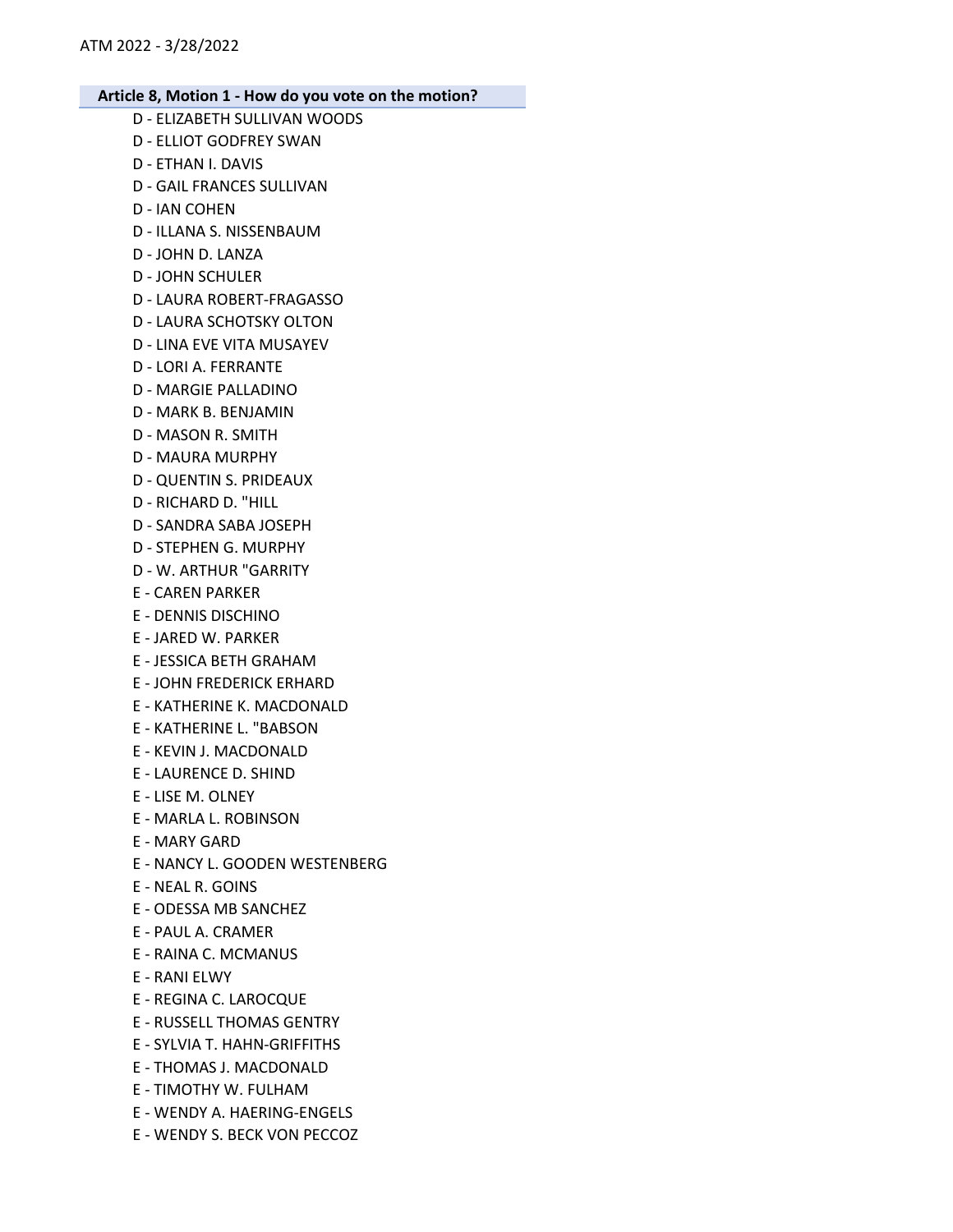- F ANNE P. COHEN
- F CHRISTINE SWENSON LAWRENCE
- F CYNTHIA C. EDWARDS
- F DAVID LIVINGSTON
- F DAVID RYAN DAWS
- F ELAINE M. PUTNAM
- F ELIZABETH LANGE
- F ELIZABETH MAY
- F ERIC M. CARLSON
- F FREDERIC W. RIPLEY
- F HOPE CROSIER
- F JAY PROSNITZ
- F LISA COLLINS
- F MAGGIE N. EGGER
- F MICHAEL J. MASTRIANNI
- F MICHELE DRAGON LIVINGSTON
- F NICHOLE ANN BERNIER
- F NIKI BRINKMAN-OFENLOCH
- F SALVATORE "DEFAZIO
- F SARA A. JENNINGS
- F SHAWN BAKER
- F STEVEN J. SIMONS
- F SUSAN KAGAN LANGE
- F VICTORIA J. OSTLER
- F VIRGINIA LEE FERKO
- G ALICE HANLON PEISCH
- G ALLAN L. PORT
- G ANDREW A. WILSON
- G CRAIG L. COHEN
- G DIANE CAMPBELL
- G DOUGLAS W. SMITH
- G EDWARD D. FOLLAND
- G HAROLD N. "KAPLAN
- G JE'LESIA JONES
- G JOAN HACKETT CODY
- G KARL HAMMOND
- G KATHLEEN F. TRUMBULL
- G LORRI WOODACRE
- G MARJORIE R. FREIMAN
- G MICHAEL R. TOBIN
- G PARKER MORSE
- G PAUL H. MERRY
- G PETER SOLOMON
- G PHILIPPA BIGGERS
- G RICHARD MICHAEL SALASOVICH
- G SUSAN A. MANGIACOTTI